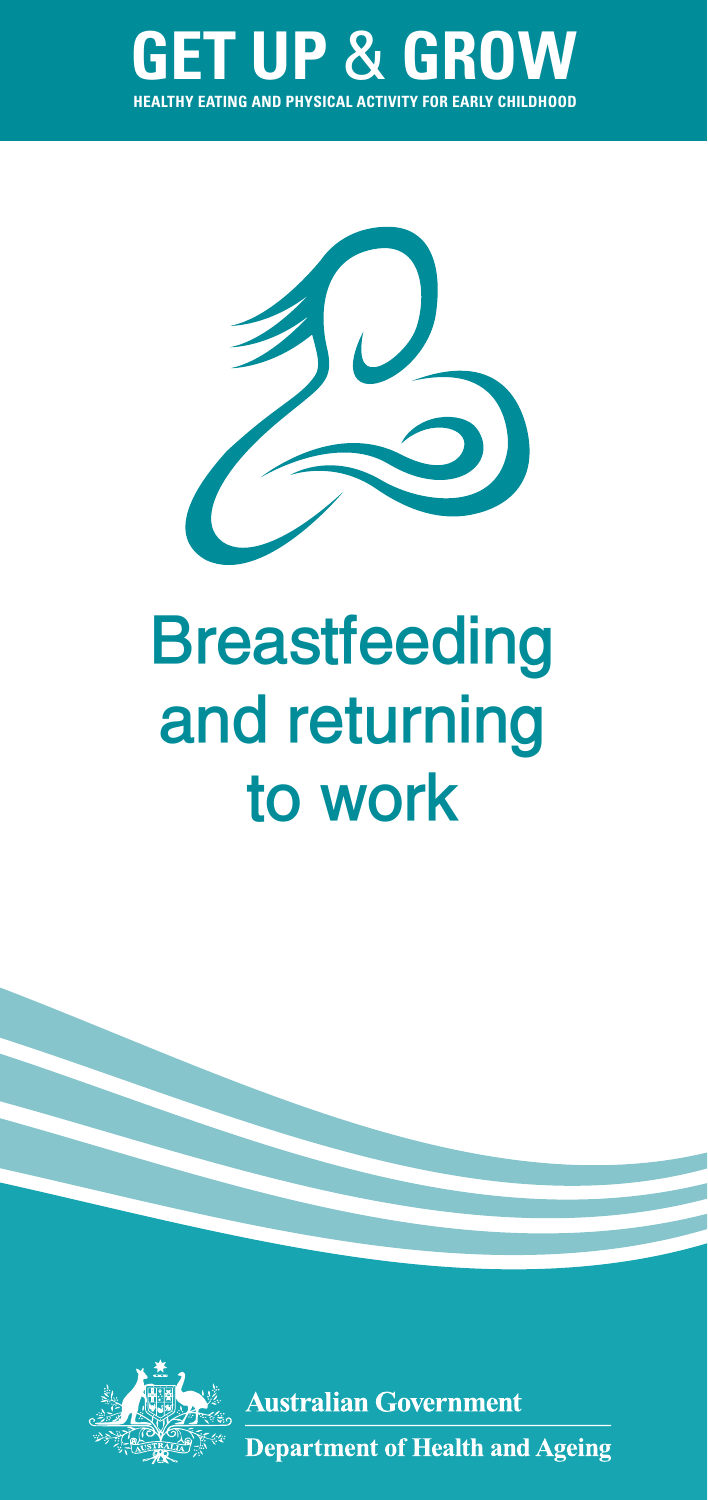

**Returning to work does not mean that you can no longer breastfeed your baby. Continuing to breastfeed can be something special for you and your baby to share, as you both get used to a new routine. If your baby is a few months old and breastfeeding well, they will quite often be happy on a mixed feeding plan of breastfeeds combined with breastmilk offered from a bottle or cup.** 

**You can continue to breastfeed in the morning and evening (or more often depending on your working hours), and provide expressed breastmilk for when you are at work. Expressing breastmilk even when you are away from your baby will keep up your milk supply, and give you a supply of milk to use for times you are away.**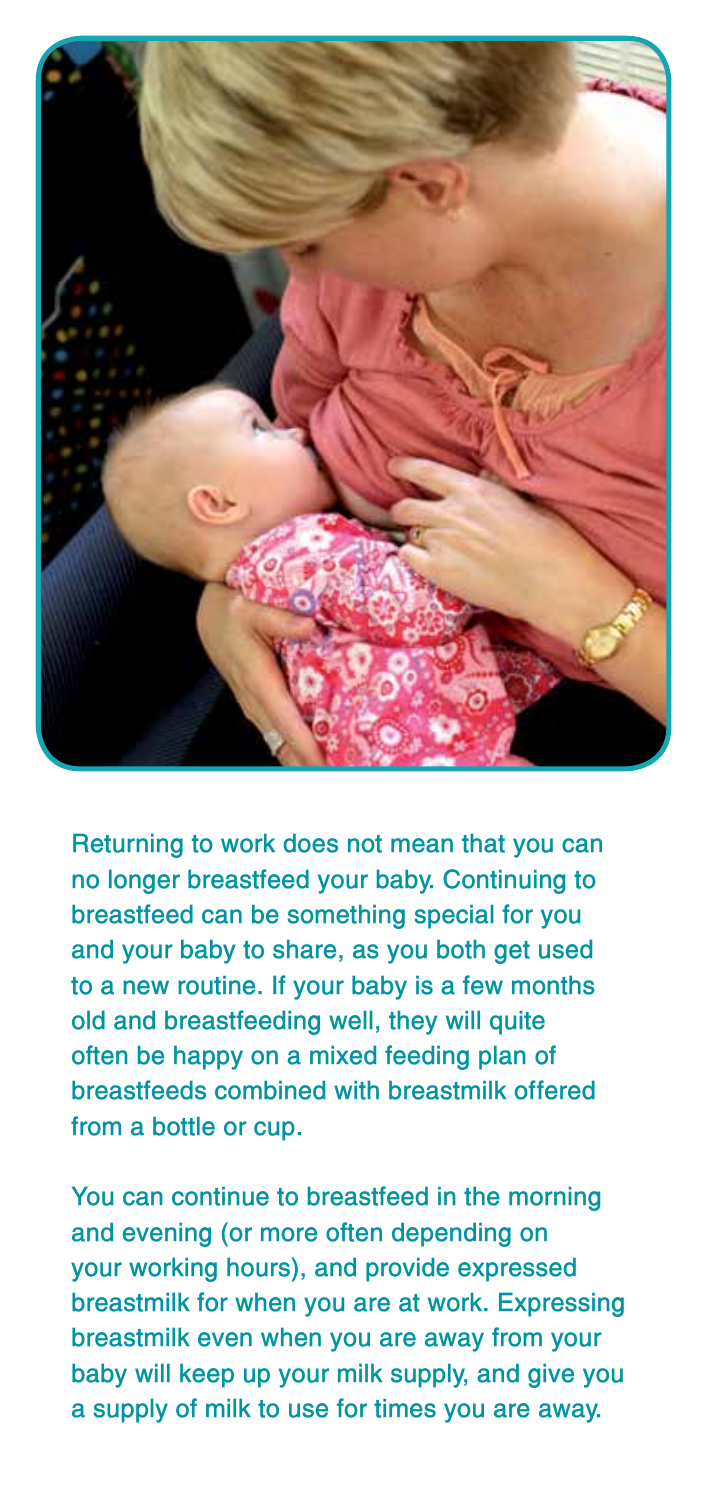# **Expressing breastmilk**

Breastmilk can be expressed by hand, with a hand pump or with an electric pump. Whatever you decide, practise expressing milk before you start back at work, and get some help if needed. Express in a routine similar to your usual breastfeeding routine.

Make sure that your baby can bottle-feed, or offer a cup if your baby is older than seven or eight months. If it is hard to get your baby to start bottle-feeding, have a few trial runs before they start care, with someone else offering the bottle.

If you do not want to express milk, or after a while find that it is getting too difficult, continue breastfeeding morning and evening and offer formula during the day. If breastfeeding is well-established, many mothers can continue to provide enough milk for these less frequent **breastfeeds** 

**'Continuing to breastfeed can be something special for you and your baby to share...'**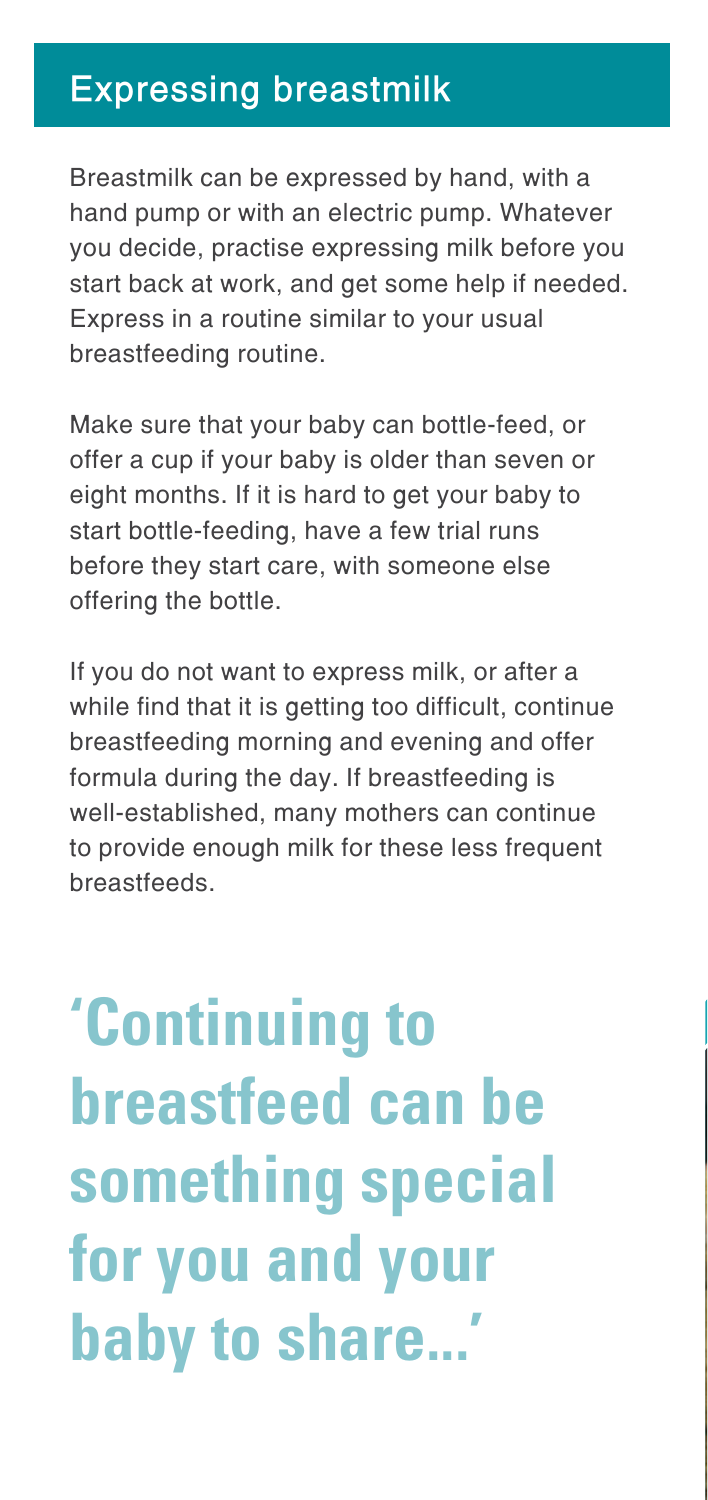## **Breastfeeding when back at work**

Express a little extra breastmilk at the end of each feed for a day or two before going back to work. Store a supply in the refrigerator or freezer at home, and make sure you have enough milk to send with your baby to the early childhood setting.

Talk to your early childhood setting, as they will help you to manage this new feeding routine. They will also tell you their policies regarding any breastmilk brought to the setting.

When providing breastmilk to the setting, make sure it is in sterilised plastic bottles, ready for feeding. Carry the bottles in an insulated container with a freezer brick, and make sure the bottles are clearly labelled, with a waterproof label or pen, with the full name of your child and the date.

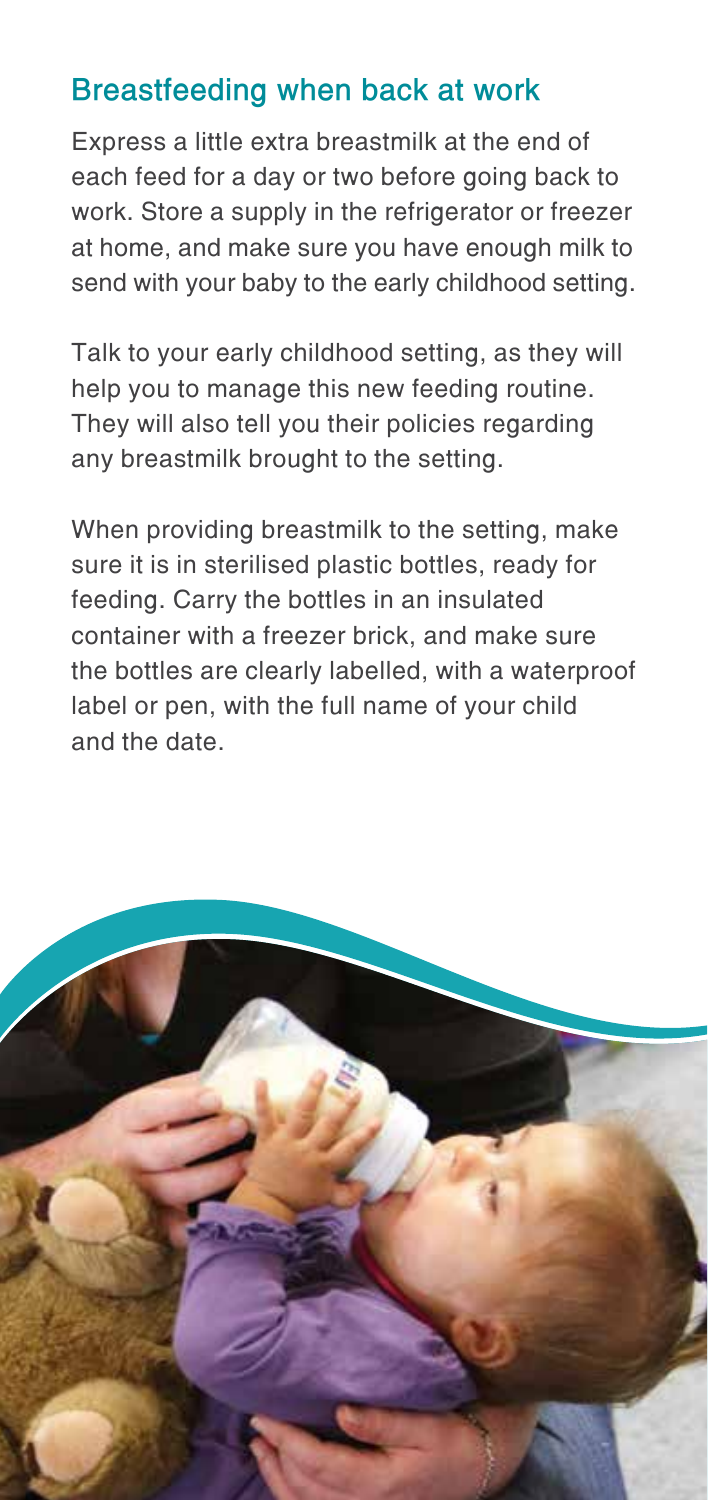### **Checklist for preparing your return to work**

- $\Box$  Ask your workplace about where you can express breastmilk, access a refrigerator for storing your breastmilk, and whether you can take short breaks whenever you need to express milk.
- $\Box$  Practise expressing milk with your chosen method.
- $\Box$  Make sure your baby will take a bottle (or can drink from a cup, if old enough).
- $\Box$  Make sure you have at least a two-day supply of bottles – one day's worth to express milk into, one day's worth to send with your baby to the early childhood setting, and perhaps some extras (you may have extra milk, which you can freeze for another time).
- □ Purchase two insulated containers and freezer bricks – one for putting milk in for the early childhood setting and one for bringing your expressed milk home from work.
- $\Box$  Remember, if you are breastfeeding, the safest option is not to drink alcohol and keep baby away from cigarette smoke.